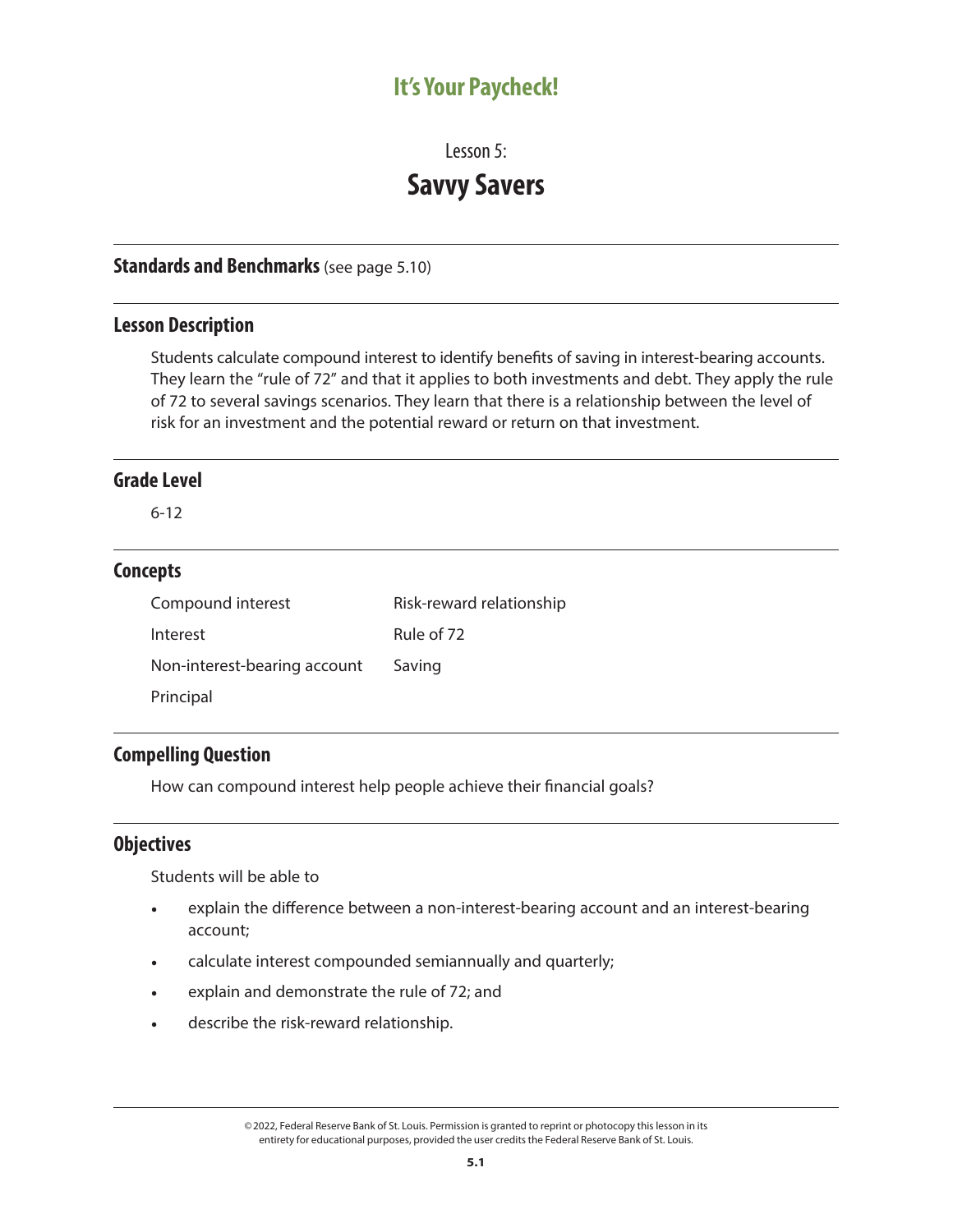### **Time Required**

45 minutes

#### **Materials**

- PowerPoint slide deck for "It's Your Paycheck! Lesson 5: Savvy Savers"
- Handouts 5.1, 5.2, and 5.3, one copy of each for each student
- One calculator for each student

#### **Preparation**

Prior to the lesson, have students watch the Growing Money–Compound Interest video in the No-Frills Money Skills video series: [https://www.stlouisfed.org/education/no-frills-money-skills](https://www.stlouisfed.org/education/no-frills-money-skills-video-series/episode-1-growing-money-compound-interest)[video-series/episode-1-growing-money-compound-interest](https://www.stlouisfed.org/education/no-frills-money-skills-video-series/episode-1-growing-money-compound-interest).

# **Procedure**

- 1. Display Slide 1 and begin by asking students the following:
	- What does it mean to be a saver? (*Answers may vary but may include purposefully setting aside money to spend later, not spending all of your income, having money left after paying expenses, or having income greater than expenses.*)
	- What do you suppose it means to be a savvy saver? (*Answers may vary but may include being a smart saver, knowing about places to save one's money, or knowing about different types of savings accounts.*)
- 2. Display Slide 2 and explain that **saving** is not spending on current consumption or taxes. Distribute a copy of *Handout 5.1: Maria's Savings Decision* to each student. Explain that the students will likely realize the difference between a saver and a savvy saver when they examine Maria's story. Call on a student to read aloud the Introduction on Handout 5.1.
- 3. Display Slides 3-5 and explain the following:
	- A **non-interest-bearing account**, also called a zero-interest account, is one in which no interest is paid on the **principal**. Principal is the original amount of money deposited or invested, excluding any interest.
	- **Interest** is the price of using someone else's money. When people place their money in a bank, the bank pays them interest. There are various types of interest-bearing accounts that vary by the amount of interest paid and how often interest is paid.

<sup>©2022,</sup> Federal Reserve Bank of St. Louis. Permission is granted to reprint or photocopy this lesson in its entirety for educational purposes, provided the user credits the Federal Reserve Bank of St. Louis.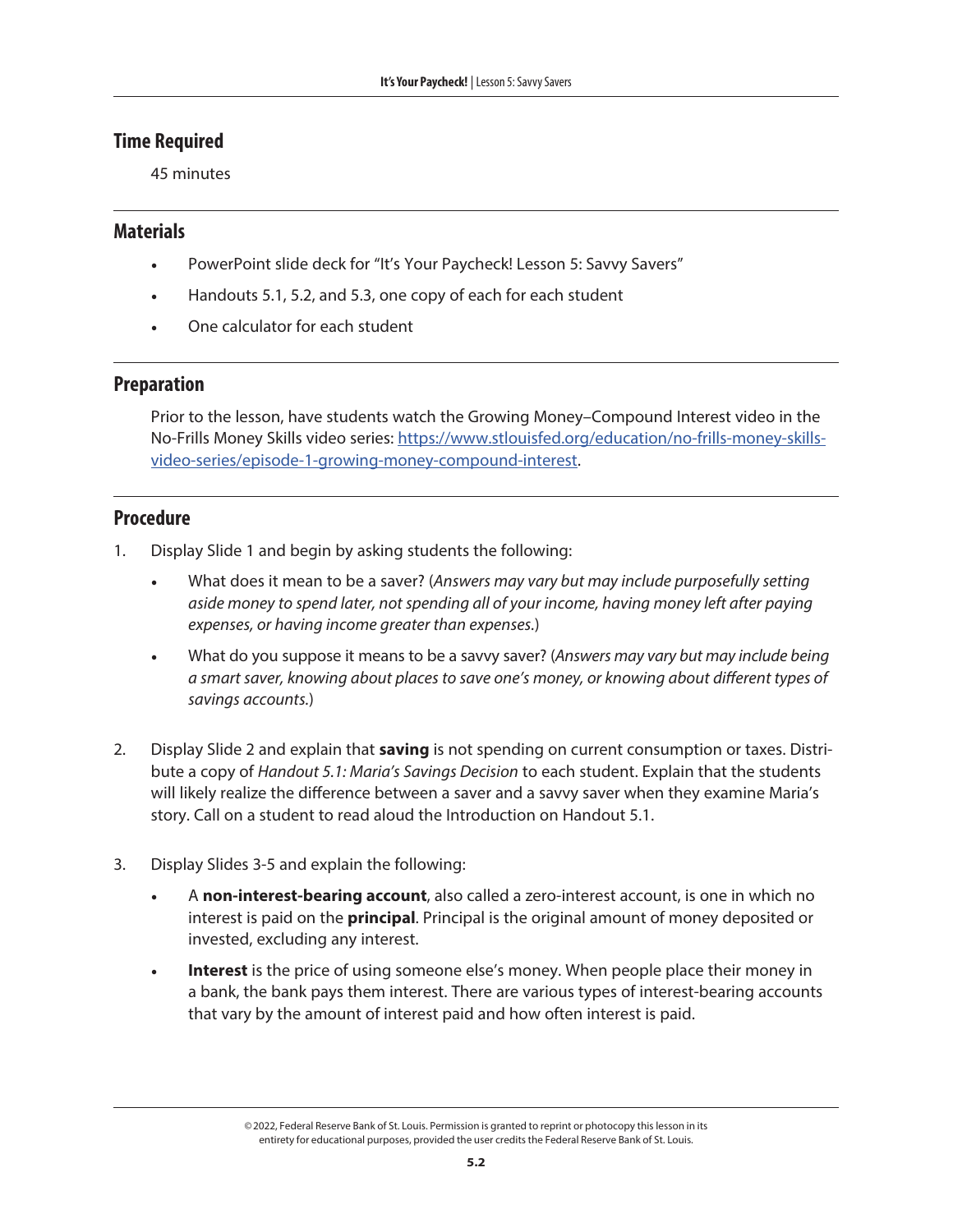- **Compound interest** is interest paid on the sum of the original principal and accrued (accumulated or earned) interest. For example, an account that pays 5 percent interest "compounded semiannually" means that every six months  $\frac{1}{2}$  of 5 percent interest—that is, 2.5 percent interest—is paid on the principal and any accrued interest.
- 4. Display Slides 6-16 and show students how to calculate 5 percent interest compounded semiannually by working through numbers 1-3 on Handout 5.1. (Refer to answers on slides.)
- 5. Distribute a calculator to each student and instruct students to complete number 4 on Handout 5.1 on their own. Allow time for students to work.
- 6. Display Slide 17 and review the answers to number 4.
- 7. Display Slides 18-21 and discuss the following:
	- What could Maria have bought with the \$50.63 of interest she might have earned on her savings? (*Answers will vary.*)
	- Would Maria be classified as a saver or a savvy saver? (*Saver*) Why? (*She didn't invest her money in a way that would give her a return on her investment—that is, an account that would pay her interest on her principal.*)
	- Why might Maria have kept her \$1,000 in a non-interest-bearing account rather than putting it in an interest-bearing account? (*Answers may vary but may include that she was financially lazy—not proactive—or that she may not understand the importance of compound interest.*)
	- Imagine that instead of \$1,000, Maria's grandmother had given her \$10,000. After three years, how much interest would \$10,000 have earned with an account that pays 5 percent interest compounded semiannually? (*\$1,596.93*)
	- Why is time—that is, the number of months you have your money in an interest-bearing account—a very important factor in accumulating savings? (*Answers may vary but should include that the sooner you start saving, the sooner you start earning interest—not only on your principal but also on accrued interest. Your money works for you over time.*)
- 8. Display Slide 22 and ask students to raise their hands if they would like their savings to double over a period of years. (*Most students will likely want their savings to double.*) Discuss the following:
	- How long would it take for Maria's \$1,000 to double if she kept the money in a non-interestbearing account? (*It would never double.*)
	- How long do you think it will take for Maria's \$1,000 to double if she puts the money in a savings account that pays compound interest? (*Answers will vary.*)

<sup>©2022,</sup> Federal Reserve Bank of St. Louis. Permission is granted to reprint or photocopy this lesson in its entirety for educational purposes, provided the user credits the Federal Reserve Bank of St. Louis.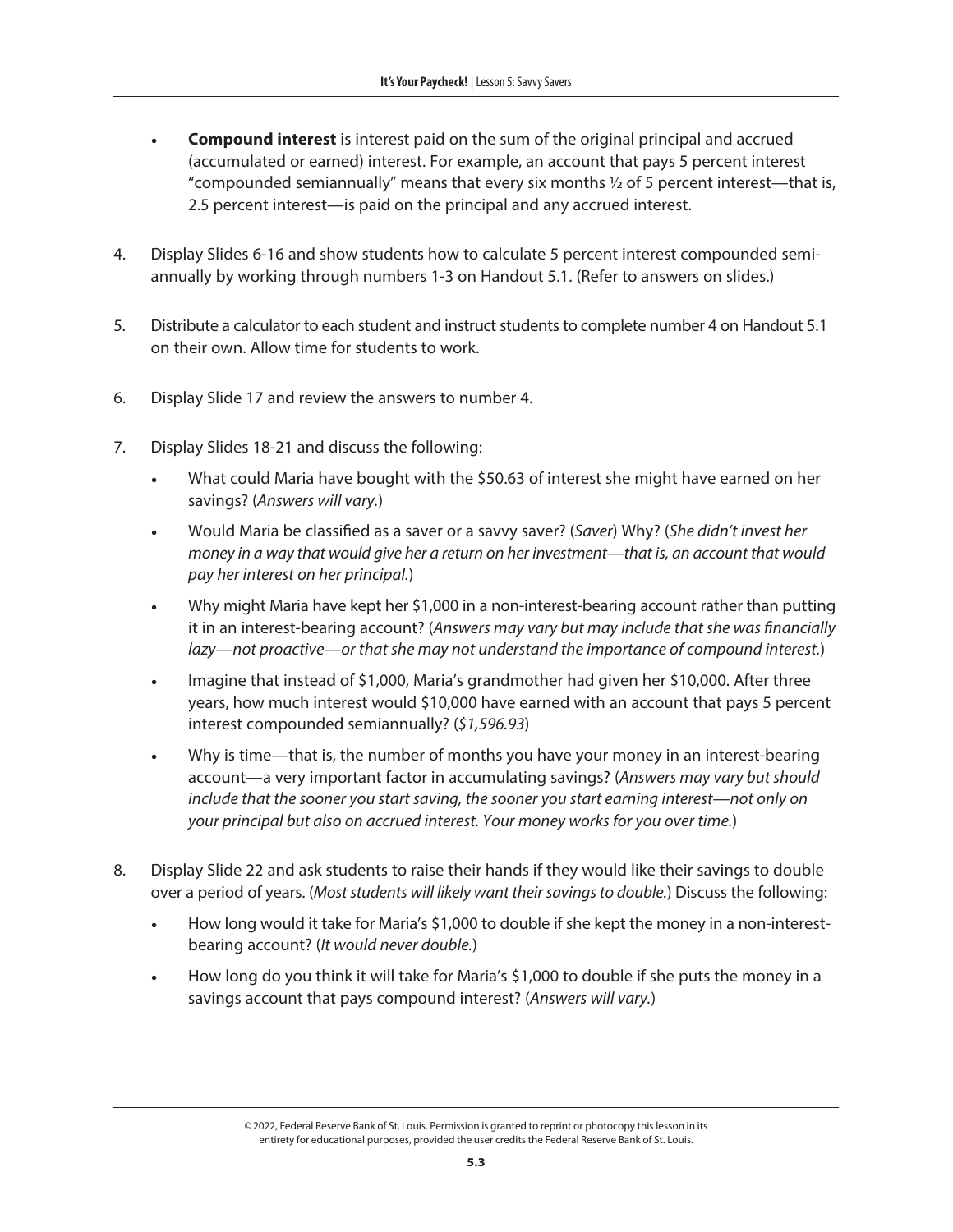- 9. Display Slide 23 and explain that the **rule of 72** is a method to estimate the number of years it will take for a financial investment (or debt) to double in value at a given annual interest rate. You divide 72 by the interest rate to determine the approximate number of years it will take the investment (or debt) to double in value.
- 10. Display Slides 24-26 and explain the following:
	- Consider a savings account with a 5 percent annual interest rate:  $72 \div 5 = 14.4$ . The principal in this savings account will double in a little over 14 years.
	- The rule of 72 assumes people leave their money in an account without taking away from it or adding to it. It is not an exact number, but it serves as a good estimate.
	- How can compound interest help people achieve their financial goals? (*Investing savings in accounts that earn compound interest allows savings to grow faster. More savings helps people achieve their financial goals.*)
- 11. Explain that compound interest allows savings to grow faster. As a result, people have more savings to put toward any financial goals they have.
- 12. Distribute a copy of *Handout 5.2: The Rule of 72* to each student. Display Slide 27 and instruct students to complete the handout by following the directions. When students have completed their work, display Slide 28 and review the answers.
- 13. Display Slides 29-32 and discuss the following:
	- Does the amount of interest an account pays have much of an impact on how long it will take for your money to double? (*Yes. The higher the interest rate, the less time it will take for your money to double.*)
	- Interest rates vary over time, but savings accounts are considered a safe place to save your money because for most savings accounts your principal is guaranteed—it cannot go down. Savings accounts generally pay interest annually in the 0.5 percent to 1.5 percent range, depending on current financial conditions in the economy. This reflects the risk-reward relationship.
	- The **risk-reward relationship** is the idea that there is a direct relationship between risk of the loss of principal and the expected rate of return. The higher the risk of loss of principal for an investment, the greater the potential reward. Conversely, the lower the risk of loss of principal for an investment, the lower the potential reward. Therefore, savings accounts are considered very low risk; so their reward as compared with other investment options, is a relatively low yield, or interest rate.
	- The rule of 72 applies not only to investments but also to debt, because it shows approximately how fast your debt will double at a given interest rate.

<sup>©2022,</sup> Federal Reserve Bank of St. Louis. Permission is granted to reprint or photocopy this lesson in its entirety for educational purposes, provided the user credits the Federal Reserve Bank of St. Louis.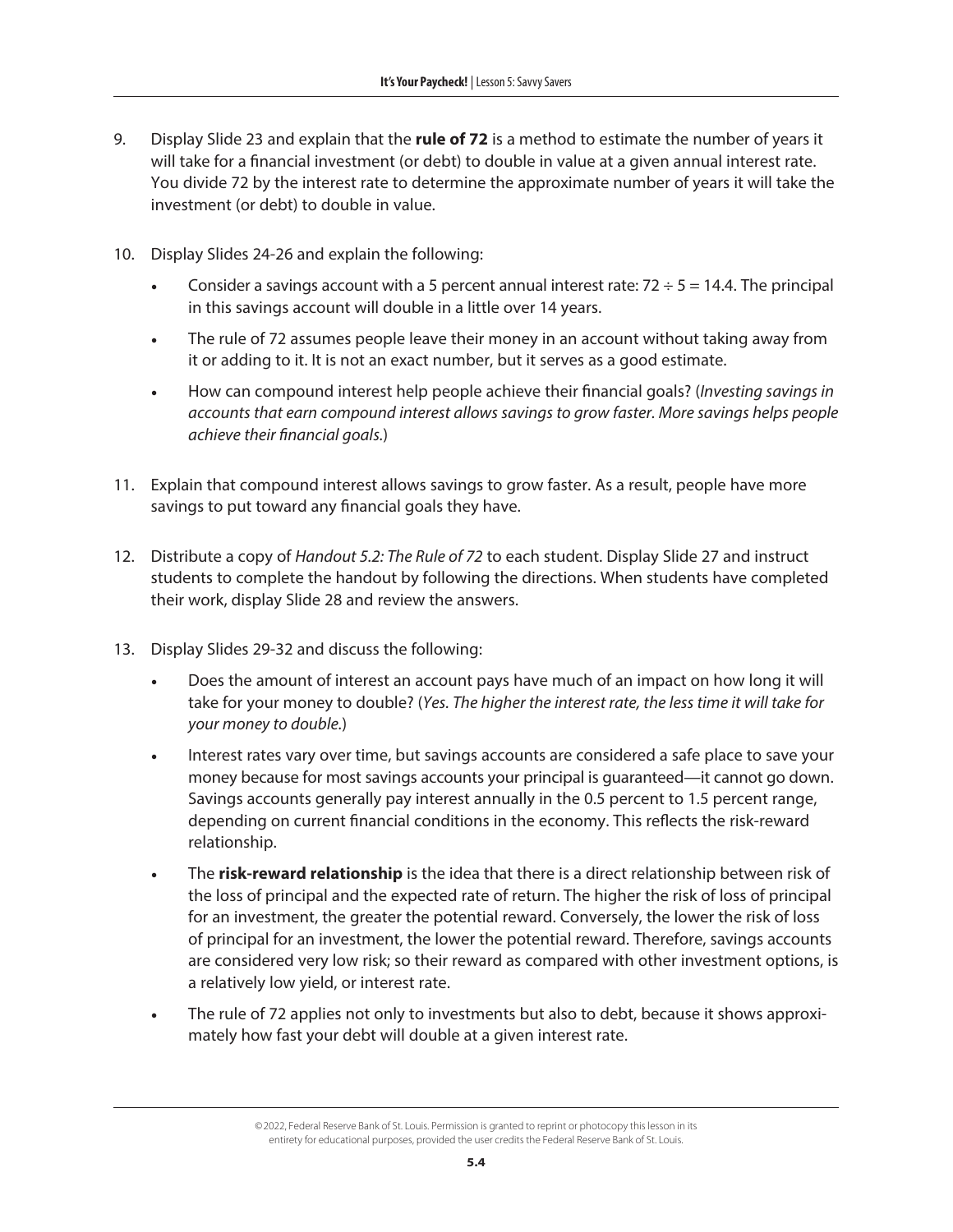- What annual interest rate do credit cards charge? (*Interest rates on credit cards vary over time and under different financial conditions in the economy, but generally credit cards charge a relatively high interest rate.*) Point out that credit cards can charge high rates because credit card companies bear a risk when loaning funds to their cardholders.
- If a credit card charges an 18 percent annual interest rate, approximately how long would it take for your debt to double if you made no payment or only the minimum payment on the debt? (*4 years; 72 ÷ 18 = 4*)

#### **Closure**

- 14. Display Slides 33-38 and review the key points of this lesson by discussing the following:
	- What is a non-interest-bearing account? (*A non-interest-bearing account is one that pays no interest on the principal.*)
	- What is interest? (*Interest is the price of using someone else's money.*)
	- What is compound interest? (*Compound interest is interest computed on the original principal and accrued interest.*)
	- What interest rate would a savings account or a low-risk investment likely pay— would it be a low, medium, or high interest rate—and why? (*They would each pay a low interest rate because of the risk-reward relationship.*)
	- What does the rule of 72 estimate? (*The rule of 72 estimates the number of years it will take for a financial investment—or debt—to double in value at a given annual interest rate.*)
	- How can compound interest help people achieve their financial goals? (*Compound interest allows savings to grow more quickly. This means people have more savings to put toward their financial goals.*)
	- Why is time—that is, the number of months you have your money in an interest-bearing account—a very important factor in accumulating savings? (*The sooner you start saving, the sooner you start earning interest—not only on your principal but also on accrued interest. Your money works for you over time.*)

#### **Assessment**

15. Give each student a copy of *Handout 5.3: Charlie's Financial Goal* and tell them to follow the instructions on the handout. Allow time for students to complete the handout and then display Slides 39-43 and review the answers.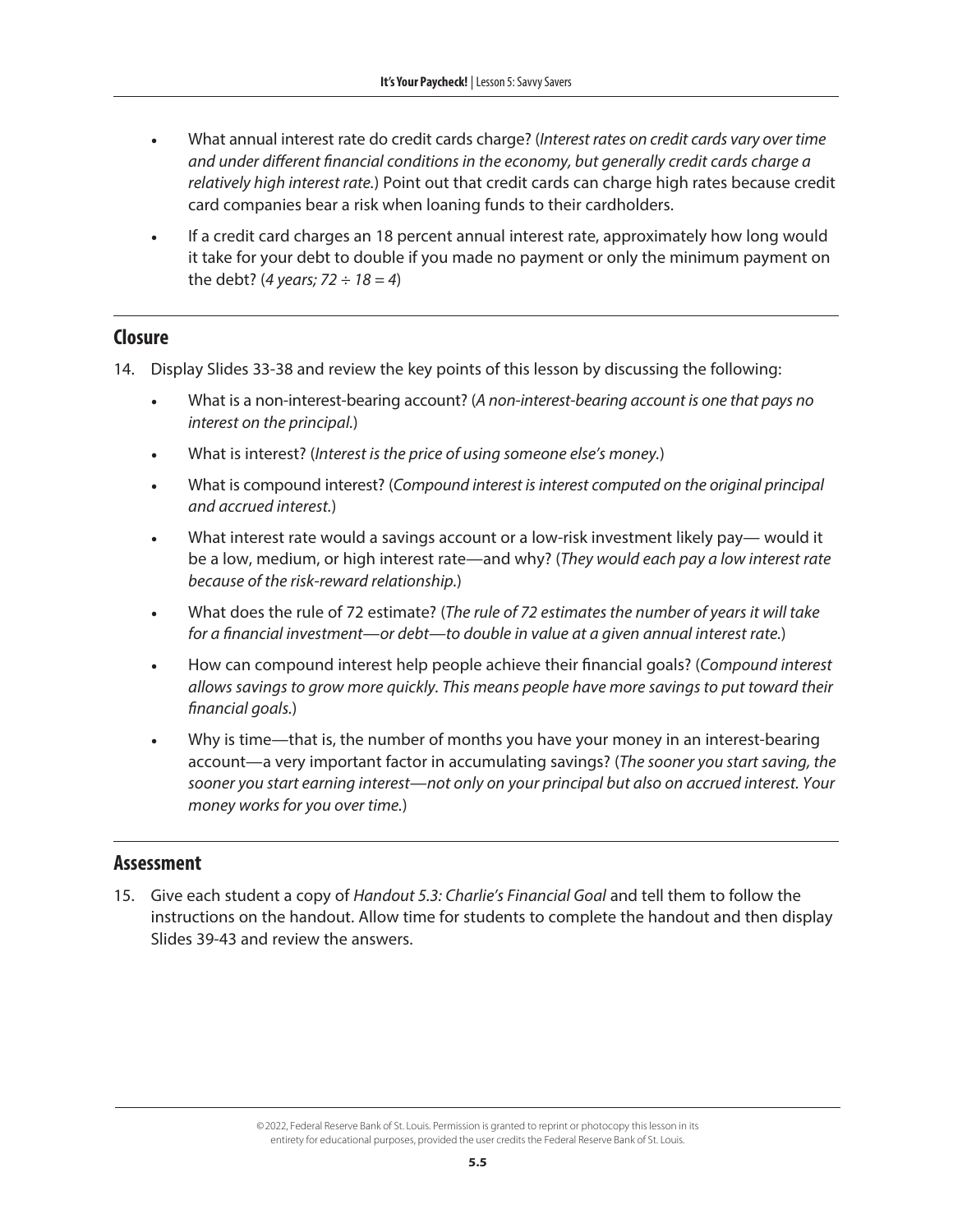#### **Handout 5.1: Maria's Savings Decision** (page 1 of 2)

Introduction: One year ago, Maria received \$1,000 from her grandmother with instructions to save it for college two years from now. She deposited the money in her checking account, which pays her no interest. She had considered putting the \$1,000 in a savings account that paid 5 percent interest compounded semiannually, but she never got around to it. How much money did Maria lose by leaving her \$1,000 in a non-interest-bearing account for 12 months? Follow the steps below to find the answer.

- 1. Interest compounded semiannually is added to the principal in an account every six months. Follow the steps to calculate interest compounded semiannually, and write the answers in the chart below:
	- Step 1: Convert the annual interest rate to a decimal. In this case, 5 percent becomes 0.05.
	- Step 2: Divide the annual interest rate (as a decimal) by 2 to determine the interest paid every six months. In this case,  $(0.05 \div 2) = 0.025$ . (So, for this scenario, every six months the saver would receive 0.025 percent interest on the principal and on any accumulated interest.) If interest were compounded quarterly, you would divide the interest rate by 4. If interest were compounded every 2 months, you would divide the interest rate by 6. If interest were compounded every month, you would divide by 12.
	- Step 3: Multiply the principal (plus any accrued interest) by the interest rate to get the amount paid in dollars. Round to the nearest hundredth (for example,  $$25.625 = $25.63$ ). (Note that the principal will change each time interest accrues.)
	- Step 4: Add principal and interest to get the new principal.
	- Step 5: Repeat steps 2 and 3 to calculate interest and principal for each six-month time period.

| <b>Months</b> | <b>Principal (p)</b> | Interest rate (i) | $p + i$ |
|---------------|----------------------|-------------------|---------|
|               | \$1,000.00           |                   |         |
|               |                      |                   |         |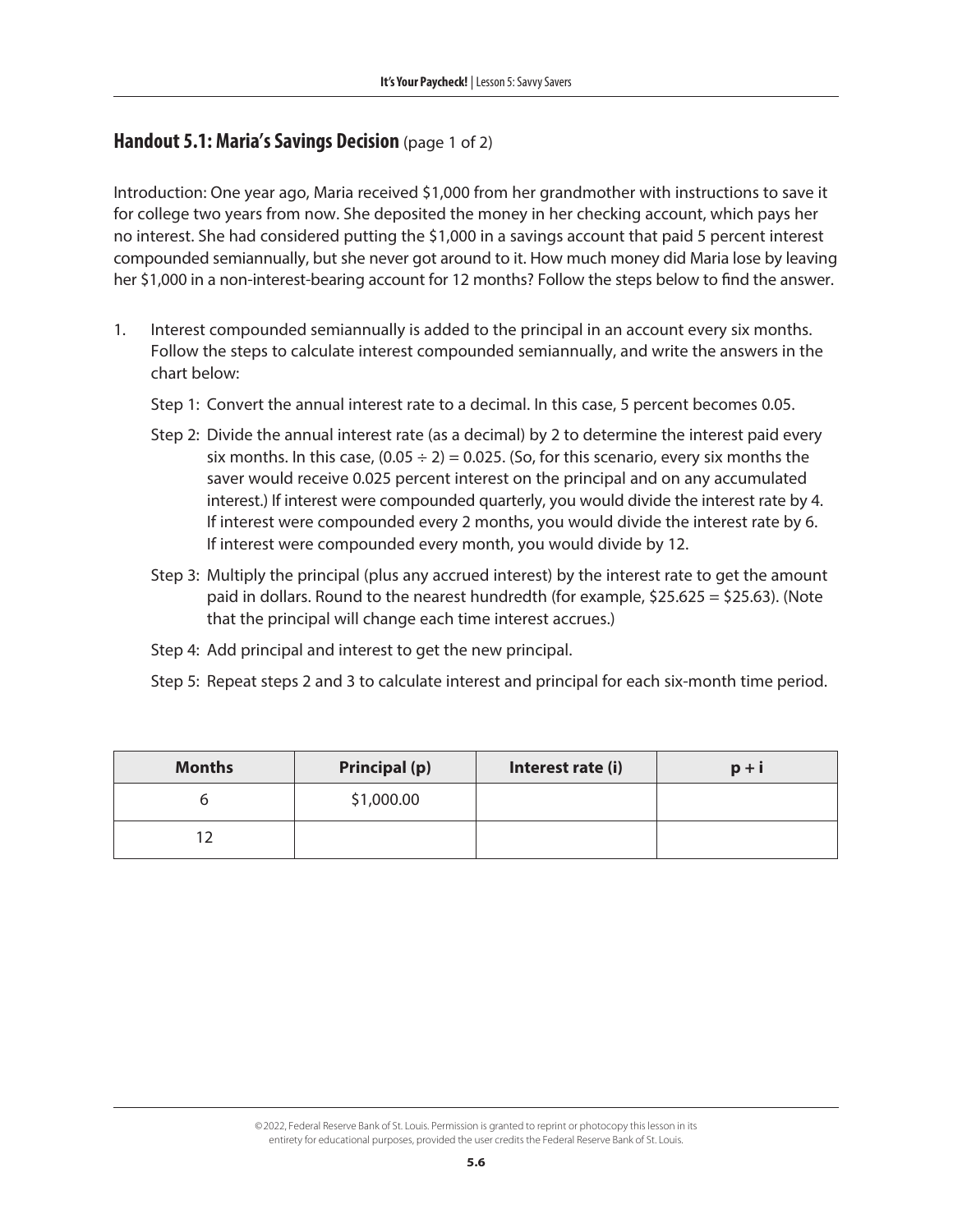# **Handout 5.1: Maria's Savings Decision** (page 2 of 2)

2. Fill in the following chart for Maria's two savings options.

| <b>Type of account</b>                                         | <b>Original principal</b> | <b>Interest</b><br>after 12 months | <b>Total principal</b><br>and interest<br>after 12 months |
|----------------------------------------------------------------|---------------------------|------------------------------------|-----------------------------------------------------------|
| Zero-interest checking account                                 | \$1,000.00                |                                    |                                                           |
| Savings account with<br>5% interest compounded<br>semiannually | \$1,000.00                |                                    |                                                           |

- 3. Maria lost \$ \_\_\_\_\_\_\_\_\_\_\_\_\_\_\_\_\_\_\_ by keeping her money in a non-interest-bearing account rather than putting it in an account that paid a 5 percent interest rate compounded semiannually.
- 4. Complete the chart by using the information from question 1 for months 6 and 12, and then calculate the interest paid at 18 months, 2 years, and 3 years for an account that pays a 5 percent interest rate compounded semiannually. Round to the nearest hundredth. Remember that the principal will change each time interest accrues.

| <b>Months</b> | <b>Principal (p)</b> | Interest rate (i) | $p + i$ |
|---------------|----------------------|-------------------|---------|
| 6             | \$1,000.00           |                   |         |
| 12            |                      | \$25.63           |         |
| 18            |                      |                   |         |
| 24 (2 years)  | \$1,076.90           |                   |         |
| 30            |                      | \$27.60           |         |
| 36 (3 years)  |                      |                   |         |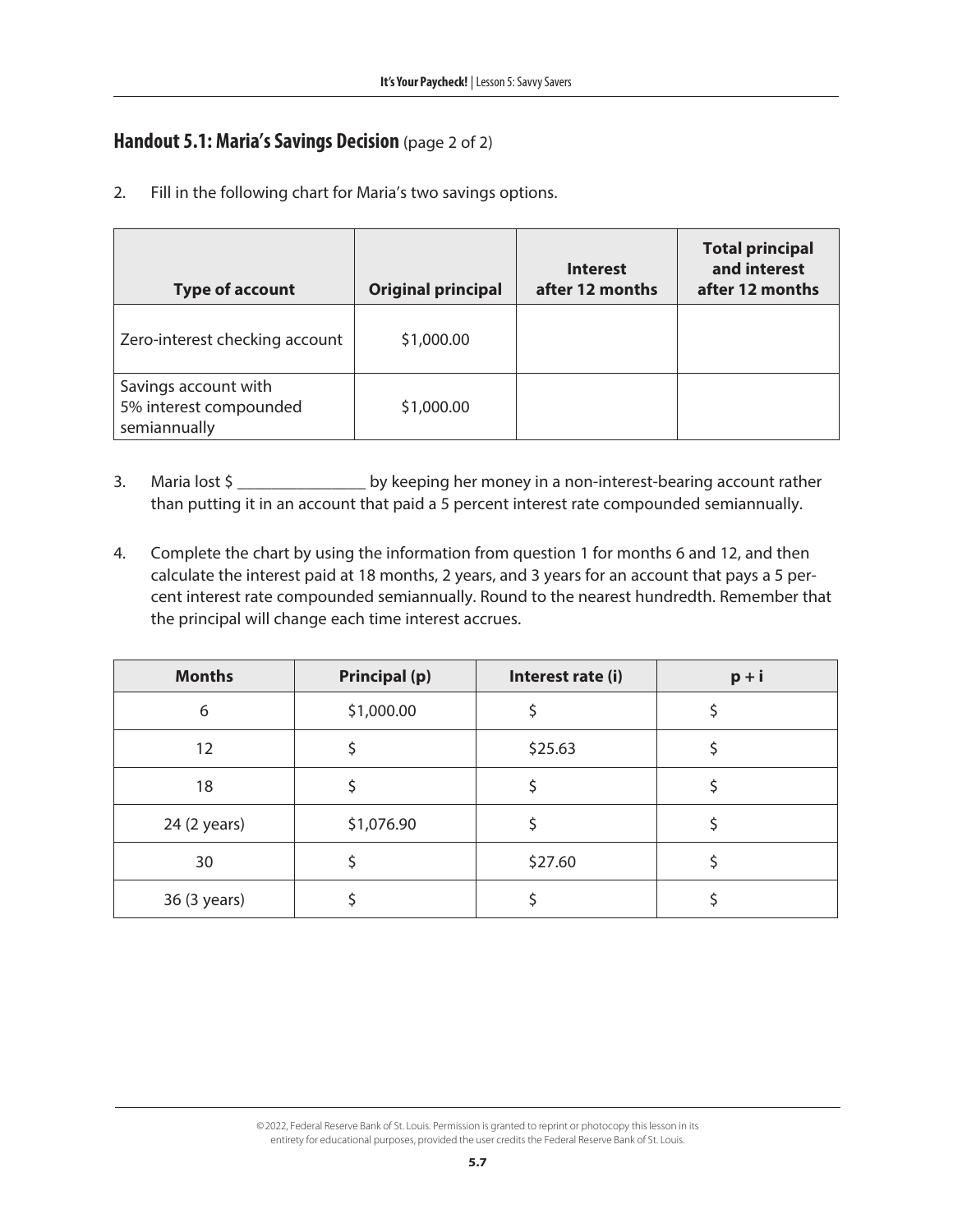# **Handout 5.2: The Rule of 72**

Directions: The rule of 72 is a method to estimate the number of years it will take for a financial investment, including savings, to double in value at a given annual interest rate. You divide 72 by the interest rate to determine the approximate number of years it will take the investment to double in value. For each bar below, begin at 0 years and shade in the bar horizontally to indicate the number of years it would take for money to double at the noted annual interest rate. Please use a pencil.

| Your money will double in | $\mathbf 0$<br>years | 10<br>years | 20 <sub>2</sub><br>years | 30<br>years | 40<br>years | 50<br>years |
|---------------------------|----------------------|-------------|--------------------------|-------------|-------------|-------------|
|                           |                      |             |                          |             |             |             |
| If your interest rate is  |                      |             |                          |             |             |             |
| $2\% (72 \div 2)$         |                      |             |                          |             |             |             |
|                           |                      |             |                          |             |             |             |
| $4\%$ (72 ÷ 4)            |                      |             |                          |             |             |             |
|                           |                      |             |                          |             |             |             |
| $6\% (72 \div 6)$         |                      |             |                          |             |             |             |
|                           |                      |             |                          |             |             |             |
| $8\% (72 \div 8)$         |                      |             |                          |             |             |             |
|                           |                      |             |                          |             |             |             |
| $12\% (72 \div 12)$       |                      |             |                          |             |             |             |
|                           |                      |             |                          |             |             |             |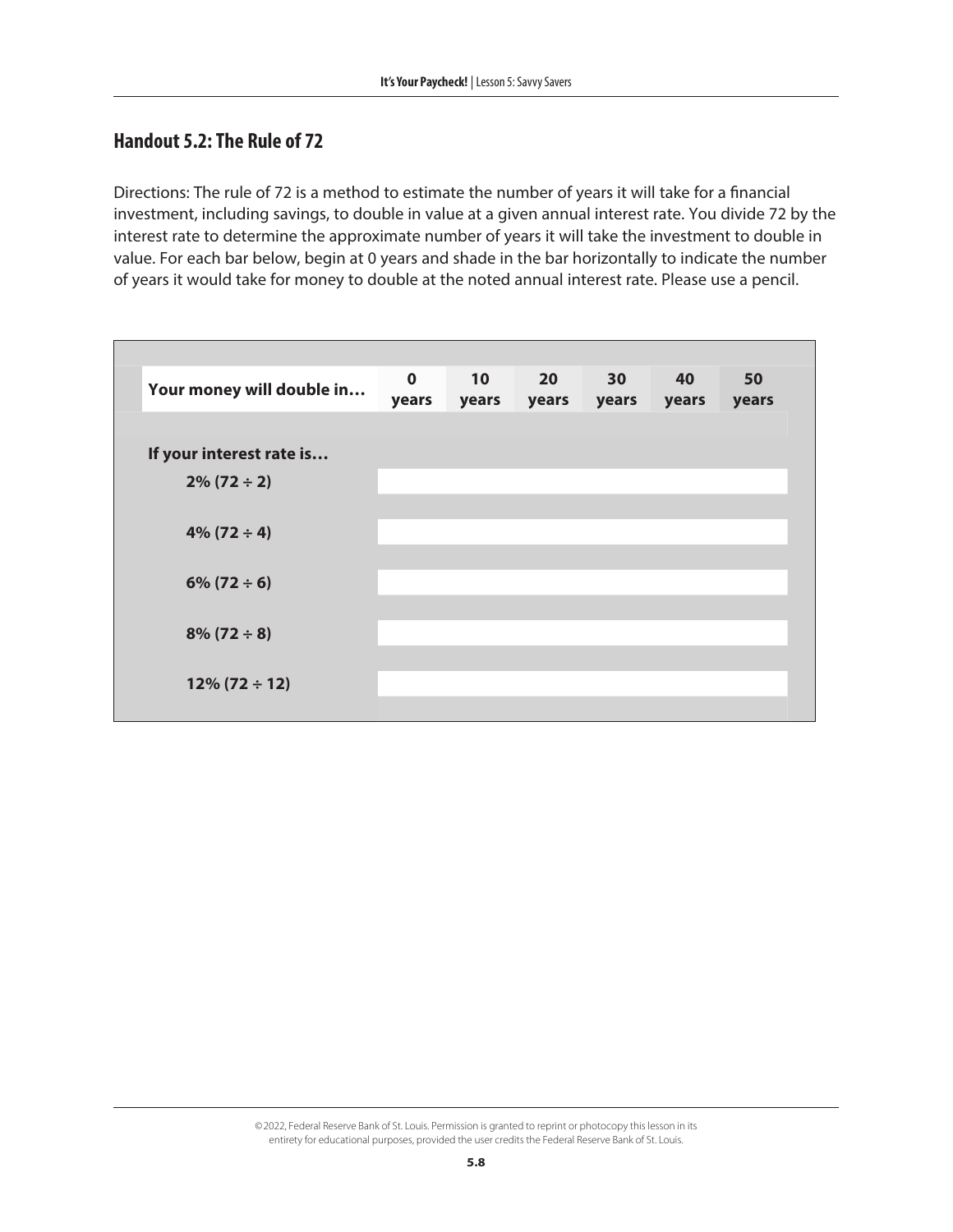# **Handout 5.3: Charlie's Financial Goal**

Charlie is saving to buy a car a year and a half from today. He has \$12,000 in a savings account with a 2 percent interest rate compounded quarterly. How much will Charlie have in his savings account after 18 months? Calculate his balance in the chart below. Round to the nearest hundredth.

| <b>Months</b> | <b>Principal (p)</b> | Interest rate (i) | $p + i$ |
|---------------|----------------------|-------------------|---------|
| 3             | \$12,000.00          |                   |         |
| 6             |                      |                   |         |
| 9             |                      |                   |         |
| 12            |                      |                   |         |
| 15            |                      |                   |         |
| 18            |                      |                   |         |

2. How long will it take Charlie's money to double with a 2 percent interest rate compounded quarterly?

3. How will compound interest help Charlie meet his financial goal?

4. Charlie wants to explain the risk-reward relationship to his nephew, who is a sophomore in high school. If you were Charlie, how would you explain this relationship?